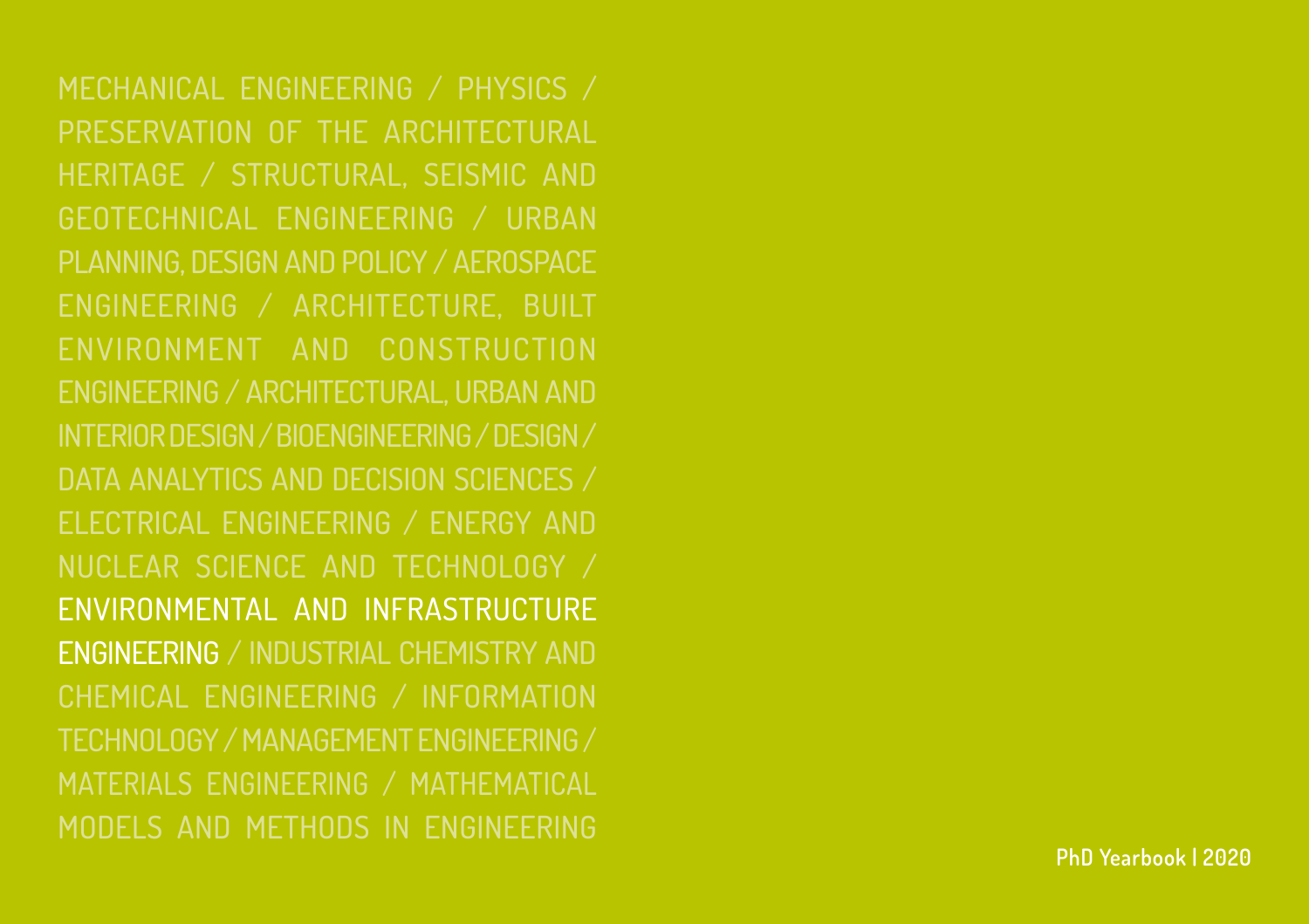

# **Doctoral Program in Environmental and Infrastructure engineering**

### Chair: **Prof. Riccardo Barzaghi**

The Doctorate in Environmental and Infrastructure Engineering has been operating since the academic year 2008/2009. The program introduces doctoral students to the world of research on key theoretical and technological elements associated with water, environment, hydraulic and transportation infrastructures, geology, as well as geomatics.

In this context, the program is grounded on environmental, civil, and industrial applications where water is the primary unifying element. The doctorate program is characterized by a strong inter- and multi- disciplinary structure and is organized according to the following key thematic areas.

- 1) Hydraulic Engineering, where major research themes include: fluid mechanics; fluid-structure interactions; hydraulic measurements; river hydraulics; sediment mechanics; hydraulic risk assessment and management; flow and transport processes in porous systems; hydraulic networks, hydro-energy; oil and gas development and applications.
- 2) Hydrology, hydraulic structures, water resources and coastal engineering, where the main research topics include: hydrology and water resources, with emphasis on the main physical processes of the hydrological cycle, water and energy budgets; hydrogeological hazard and mitigation strategies, including hydrological extremes, floods, droughts and precipitation, early warning operative systems, snow avalanching and flood risk; hydraulic networks engineering; and coastal engineering.
- 3) Environmental technologies, with focus on: water and wastewater treatment technologies (including disposal/reuse of wastewater, sludge management and disposal, anaerobic digestion processes; management and planning of environmental resources (including water quality modelling, knowledge-based decision support systems); solid wastes management (including Life Cycle Assessment of energy and resource recovery initiatives); phenomenology of the atmospheric environment and treatment of gaseous emissions; contaminated soils and their remediation.
- 4) Transport infrastructures and geology, with focus on: transport networks, including functional interactions with regional, national and international territory; sustainable development, in terms of dynamics of development and its relations with the infrastructure system; technological innovation, including methods and indicators for performance characterization of infrastructure construction and maintenance techniques; hydrogeological risk, landslide hazard; water resources identification and management, pollution problems.

5) Geomatics, with focus on: physical geodesy and satellite geodesy; positioning and navigation; surface surveying with optical or other sensors, such as SAR, LIDAR; digital photogrammetry and image analysis; remote sensing; geographic information systems; cultural heritage reconstruction and archiving.

The curriculum of PhD students has been tailored to the general and specific research questions associated with the multifaceted interactions between the water sphere and

the key evolving anthropogenic activities responding to the needs of modern society.

Career perspectives include opportunities at Universities, Research Centers, public bodies and Authorities, as well as private companies / industry. Small and medium size enterprises (SMEs) which cannot afford the development of an in-house specific know-how program may also require such highly professional profiles to guarantee critical innovation and competitiveness.

PhD Yearbook | 2020

| DOCTORAL PROGRAM BOARD |                    |                      |  |  |
|------------------------|--------------------|----------------------|--|--|
| Riccardo Barzaghi      | Mario Grosso       | Federica Migliaccio  |  |  |
| Manuela Antonelli      | Alberto Guadagnini | Monica Papini        |  |  |
| Gianfranco Becciu      | Giovanni Lonati    | Alessio Radice       |  |  |
| Barbara Betti          | Laura Longoni      | Monica Riva          |  |  |
| Daniele Bocchiola      | Stefano Malavasi   | Maria Cristina Rulli |  |  |
| Maurizio Crispino      | Francesca Malpei   | Emanuele Toraldo     |  |  |
| Carlo De Michele       | Marco Mancini      | Giovanna Venuti      |  |  |

| <b>ADVISORY BOARD</b>   |                                                                          |  |
|-------------------------|--------------------------------------------------------------------------|--|
| Sanchez-Vila Xavier     | Universitat Politècnica del Catalunya - Barcelonatech, Barcelona (Spain) |  |
| <b>Ackerer Philippe</b> | Université de Strasbourg (France)                                        |  |
| Ruffo Paolo             | ENI, Milano (Italy)                                                      |  |
| Burlando Paolo          | ETH, Zurigo (Switzerland)                                                |  |
| Sansalone John J.       | Florida University (USA)                                                 |  |
| Marino Carlo            | ARPA Lombardia                                                           |  |
| <b>Bortone Giuseppe</b> | ARPA Emilia-Romagna                                                      |  |
| Losa Massimo            | Università di Pisa                                                       |  |
| Marti Urs               | SwissTopo, Berne (Switzerland)                                           |  |
| Dermanis Athanasios     | Aristoteles University, Thessaloniki (Greece)                            |  |
| Radicioni Fabio         | Università di Perugia, Perugia (Italy)                                   |  |

| <b>SCHOLARSHIP SPONSORS</b> |                       |                                                                     |  |
|-----------------------------|-----------------------|---------------------------------------------------------------------|--|
| Metropolitana Milanese      | Pibiviesse            | Ricerche sul Sistema Energetico - RSE                               |  |
| Lario Reti S.p.A.           | European Space Agency | Agenzia Spaziale Italiana                                           |  |
| ENI                         | <b>EURAC</b>          | Goodyear - LIST                                                     |  |
| <b>Fondazione Cariplo</b>   | Banca d'Italia        | Regione Lombardia - ENEA                                            |  |
| CAP Holding S.p.A.          | Acque Bresciane       | Geolog Technologies s.r.l.                                          |  |
| Bracco Imaging s.r.l.       |                       | ERSAF - Ente Regionale per i Servizi all'Agricoltura e alle Foreste |  |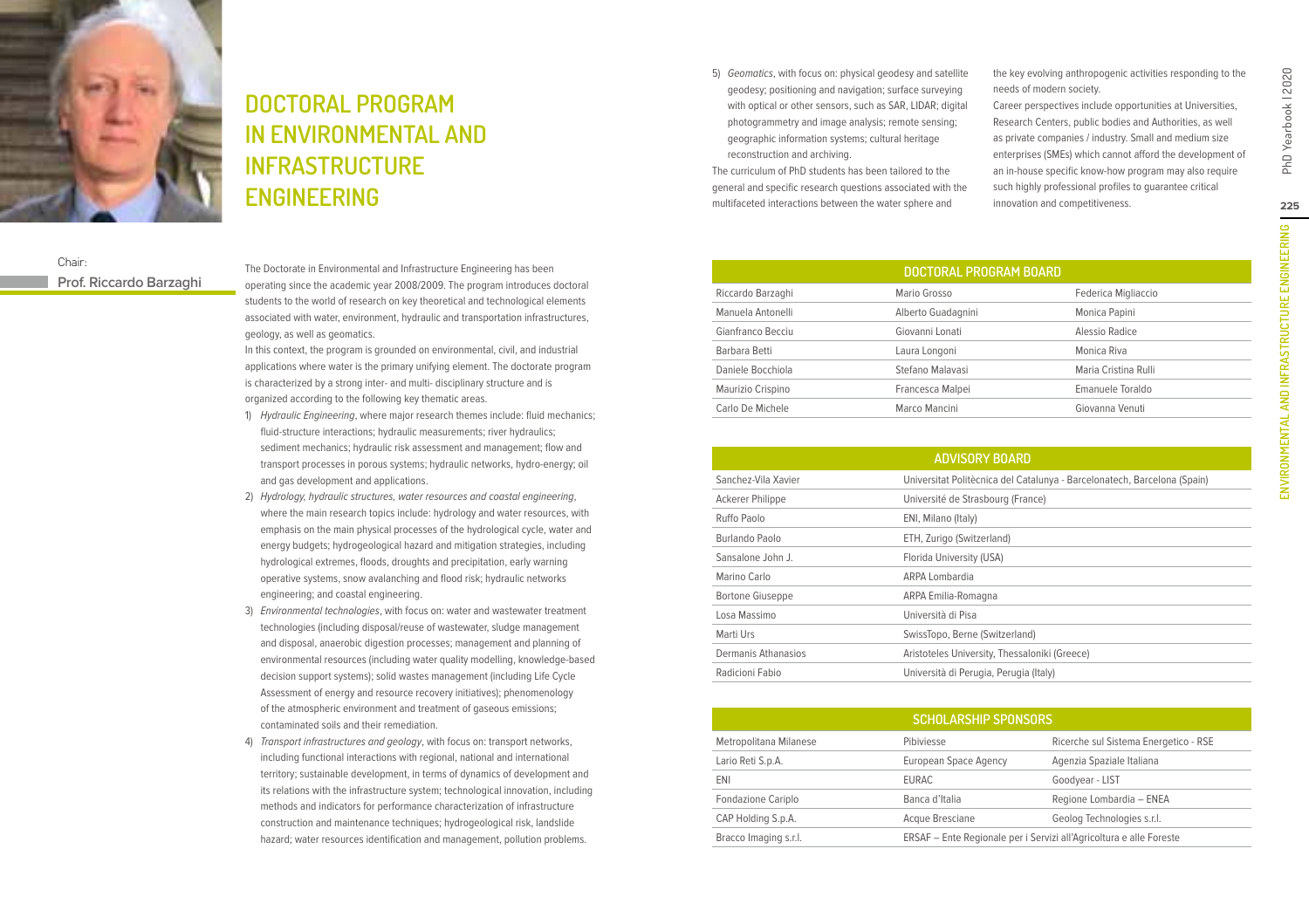# **E M FOR HYDRAULIC RISK MANAG E M ENT OF A RIV E R BRIDG E**

### **Gianluca Crotti - Supervisor: Prof. Francesco Ballio**

### **Tutor: Prof. Stefano Malavasi**

A number of river bridges collapses worldwide every year during flood events, due to combination of actions including traffic loads, water and wind load, river bed degradation, accumulation of debris. Statistics of bridge collapse in several countries around the world indicate hydraulic processes as the main triggering cause: the bed level variations and local scour around bridge foundations are predominant factors. A comparative analysis of some national building and maintenance codes over the last 20 years reveals that, with respect to the past, recent codes provide more explicit and punctual indications to designers and managers on how to evaluate and take into consideration the interactions between the river system and the structure. Evolution of codes is expected to grant higher level of safety for bridges. However, it also makes several existing structures to be no more compliant with the new standards; considering the increase of the nominal traffic and wind loads in the last sixty years and the modification of reference hydraulic hazard scenarios due to climate change. Considering that it is not economically feasible to construct all bridges to resist all conceivable floods, or to install scour countermeasures at all existing bridges to ensure absolute invulnerability from scour damage, DECISION SUPPORT S<br>
MANAGEMENT OF A R<br>
Gianlucea Crotti - Supervisor: Pro<br>
Tutor: Prof. Stefano Malavasi flood<br>
A number of tiver bridges collapses<br>
a flood, niver bed degradation, accumulation of actions are stand<br>
accumu

floods may have to be accepted. How can we manage a bridge that is no more compliant with the new standards? While one might regretfully accept the possibility of a bridge failure, failure-induced casualties must be instead avoided. To handle this situation there are, basically, three ways: (i) to rebuild the bridge, (ii) to reinforce the bridge to increase its resistance and so respecting the new standards or (iii) to use a monitoring system and associated procedures to manage the structure anytime. Depending on the specific case it is also possible to combine different strategies. The last one considers real time management of river bridges as a non-structural risk mitigation measure, alternative (or in addition) to the standard structural countermeasures. The implementation of such a Decision Support System (DSS) is the key scope of this thesis. More specifically, we propose a DSS, based on a monitoring infrastructure, which helps the bridge managers decide whether a bridge should be partially or totally closed to traffic due to a forecast of particularly harsh environmental conditions which may lead the structure to operate out of its safe operational zone. Bridge management may not prevent the damage of the structure but should avoid casualties. Such a strategy is consistent with the indications of the Eurocode EN 1990 which states (clause 2.2) that "the measures to

prevent potential causes of failure and/or reduce their consequences may, in appropriate circumstances, be interchanged to a limited extent provided that the required reliability levels are maintained."

The specific case study under discussion is a road bridge across the Po river, Italy. The structure, built in the sixties, is relatively well preserved; however, traffic and wind nominal loads are now larger than the design values and there is historical evidence of strong variation of the river bed elevation at the bridge cross-section, which was not originally accounted for. Analysis of past events and the simulation of possible future scenarios show that a proper management protocol of closure of traffic on the bridge, based on indications from a monitoring system, allows for adequate safety with respect to casualties without significant impact of the functionality onto the infrastructure. A peculiar feature of present proposal is that the monitoring system is focussed on the evaluation of the environmental actions on the structure rather than on the health state of the structure itself. Such a choice is in this case necessary, as warning based on variation of properties of the structure (a classic Structural Health Monitoring, SHM) would not give sufficient lead time to perform the actions that are necessary for

bridge closure. With respect to a structural pier reinforcement, the non-structural strategy here adopted is advantageous in that: (i) it is less expensive, (ii) through a continuous monitoring it provides a deeper knowledge of the environmental actions on the structure, (iii) it is more flexible and adaptable to future changes of the environmental scenarios. The necessity of a technological system and a management plan for guaranteeing the required safety constitutes the obvious drawback of the proposed solution. From this point of view, time becomes the most important parameter to control. Knowing the stress state of the structure anytime (now and in a forecasted evolution), thanks to the monitoring system we can develop procedures to manage the bridge from normalcy to emergencies (floods) possibly arriving at its closure. Basically, the DSS dataflow has to answer at least three questions. (i) "Is now the bridge in safety condition?": we need a real time monitoring

system together with a structural model to evaluate the stress state of the structure anytime, also computing a safety coefficient of the bridge. (ii) "How much time do we have before the potential bridge collapse?": we need a scenario forecasting to understand the evolution, in time, of the safety coefficient. (iii) "How can we manage a bridge anytime?":

we need an emergency procedures according to the scenario forecasting to manage the structure for every safety coefficient time evolution leading to the complete closure of the bridge.

Regardless of the structure to manage, the DSS is composed by five conceptual blocks: (i) a real time monitoring system focusing on the evaluation of the environmental actions on the structure; (ii) a data analysis tool to evaluate the reliability and validation of the data; (iii) a structural model to determine how far the structure is from collapse; (iv) a forecasting scenario to indicate how much time is left to exit from the safe operational domain of the structure and (v) procedures to manage the structure from the normalcy to the emergency state. The methodology is presented

with reference to the field case of a bridge over the river Po (Italy); its generalization to a larger variety of conditions is also discussed.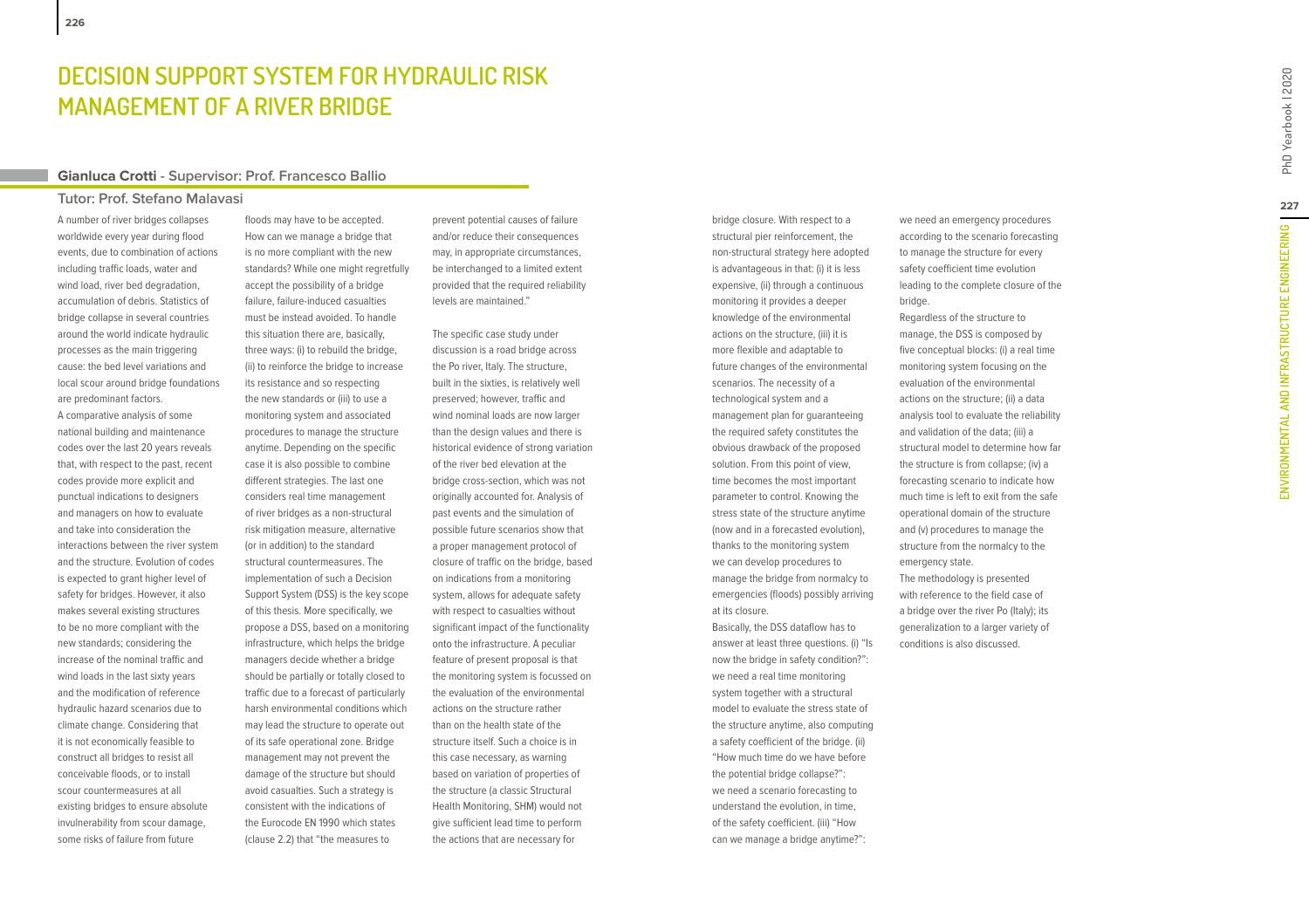### **Riccardo Delli Compagni - Supervisors: Manuela Antonelli**

Reuse of reclaimed wastewater (RWW) in agriculture has recently received increasing attention as a possible solution to water scarcity in many parts of the world. However, RWW can still contains a large variety of contaminants of emerging concern (CECs), which can seep into the soil and enter into the food chain through uptake of edible plants, posing a risk to the environment and human health. Quantification of the risk consists of understanding the level of exposure concentrations with respect to safety thresholds derived from ecotoxicological studies. Historically, determination of exposure concentrations depended essentially on measurements. However, the monitoring of thousands of CECs in different environmental compartments is unfeasible (both economically and physically). Moreover, measurements are discontinuous in-time, site/ person-specific and do not allow extrapolating contamination levels to others systems. Developing of reliable modelling tools can help to overcome these challenges.

**228**

The purpose of this PhD thesis is to contribute to filling the knowledge gaps in the field of risk assessment related to spread of CECs in RWW reuse systems. Specifically, the thesis aims at developing a modelling framework capable of supporting policy-makers to assess the environmental and human health risk of current and future water reuse management strategies. Moreover, the framework is indented for the planning of measuring campaigns to collect samples with high representativeness in order to allow a proper evaluation of compliance with current and forthcoming standards. In this work, the RWW reuse system was considered as made of 5 elements: (i) CECs sources (e.g. cities, industries, hospitals), (ii) combined sewer network, (iii) conventional wastewater treatment plant (WWTP), (iv) surface water and (v) irrigation system. Within this framework, dynamic deterministic conceptual models (both lump and distributed), have been combined with advanced statistical methods (i.e. cluster analysis, uncertainty analysis, stochastic generators, etc.) to make the best use of heterogeneous data sources (e.g. georeferenced information, sales data, etc.) to predict CECs exposure concentrations in target environmental compartments (surface water and edible plant organs). Risk assessment was mainly investigated due to: discharge of treated and untreated wastewater (during rain events) into receiving water system (i.e. environmental risk) and, (ii) human consumption of contaminated edible plants irrigated with RWW (i.e. human health risk).

The fate of down-the-drain CECs (e.g. pharmaceutical active compounds - PhACs, personal care products,

etc.) from emission sources to the WWTP was first investigated. Within this context, a new systematic approach, combining GIS-based information and a Gaussian mixture model, was developed to identify the optimal structure of a multicatchment conceptual model to simulate the fate of CECs in large urban catchments. The approach was tested in a catchment located in a highly urbanized Italian city and model performance compared against a traditional single-catchment conceptual model. Results showed that the multi-catchment model allows for a successful simulation of dry weather flow patterns and for an improved simulation of CECs fate compared to the classical singlecatchment model. Secondly, an existing micropollutants fate model library (IUWS\_MP) was extended to simulate the fate of PhACs with different properties across the whole Integrated Urban Wastewater and Stormwater systems (IUWS – drainage systems, wastewater treatment plants, receiving water bodies). Extensions included specific PhACs fate processes (deconjugation) and a consumption-excretion model to allow simulation of seldom monitored PhAC fractions (e.g. metabolites and fractions entrapped within the faecal matter) along the whole system, thus refining fate and risk assessment in RWW system. PhACs process

descriptions was based on simple equations (e.g. first-order kinetics rates to describe deconjugation) and easily retrievable input-parameters (e.g. inherent chemical-physical properties, consumption data, etc.) to minimize the need of data collection for model calibration (except for validation). Model predictions were tested in two different real case studies (i.e. Italian and Danish ones) under dry-weather conditions for 5 highly-consumed PhACs (i.e. carbamazepine, diclofenac, ibuprofen, furosemide and paracetamol). Predictions showed good agreements with measurements at various comparison points (e.g. WWTP inlet and outlet). Possible model implications included: (i) identification of potential environmental risks due to non-compliance of PhACs with existing or proposed environmental quality standards at the WWTP/ sewer outlet and (ii) evaluation of the effects of different control strategies in reducing risks for the aquatic environment.

Then, the fate of PhACs under wet weather conditions was assessed to: (i) evaluate the impact of combined sewer overflows (CSOs) on surface water streams and (ii) identify optimal sampling strategies (i.e. type of composite, frequency and duration) to sample CSO concentration as much representative as possible. Specifically, a dynamic distributed

model was coupled with stochastic PhAC loads generator to make the best use of census and georeferenced data (e.g. number of people per household, age and sex, house location) as proxy variables of unknown/confidential information (e.g., location of the person taking a certain drug, prescribed posology) to simulate realistic PhACs dynamics in sewer systems. Model prediction capabilities were tested in a small Swiss catchment where high-frequency measurements for diclofenac were available during wetweather conditions. Results showed a proper match between model predictions and measurements. The model was then used to predict diclofenac concentrations at the CSO location during different rain events. Results highlighted that diclofenac concentrations can exceed the quality standard (i.e. the chronic standard was used since an acute standard is not available yet) in the sewage flow discharging to the water stream, posing a risk for the environment. Simulations also showed that flowproportional mode with a high sampling frequency (2-5 minutes) is the most appropriate way to capture most of the diclofenac load passing through the CSO structure.

Lastly, the extended IUWS\_MP was coupled with a dynamic plant uptake model to predict the fate of CECs beyond wastewater treatments. The

modelled system included a discharge channel and cultivation area where four different types of crops were irrigated with RWW. The model showed capability and flexibility in describing the fate of 13 CECs (clarithromycin, sulfamethoxazole, diclofenac, ibuprofen, paracetamol, carbamazepine, furosemide, 17αethinylestradiol, 17β-estradiol, estrone, perfluorooctanoic acid, perfluorooctane sulfonate and triclosan), covering a wide range of physicochemical properties, across different compartments and over long-time intervals. Model predictions were generally verified with measured data, thus allowing for the evaluation of ecological and human health risk. A negligible risk was predicted for most CECs, while sulfamethoxazole and 17α-ethinylestradiol exhibited the highest risk for consumers. Model predictions identified conventional wastewater treatments as an efficient barrier to reduce the overall risk of simulated CECs, although further

reduction can be obtained by adopting more efficient irrigation

practices.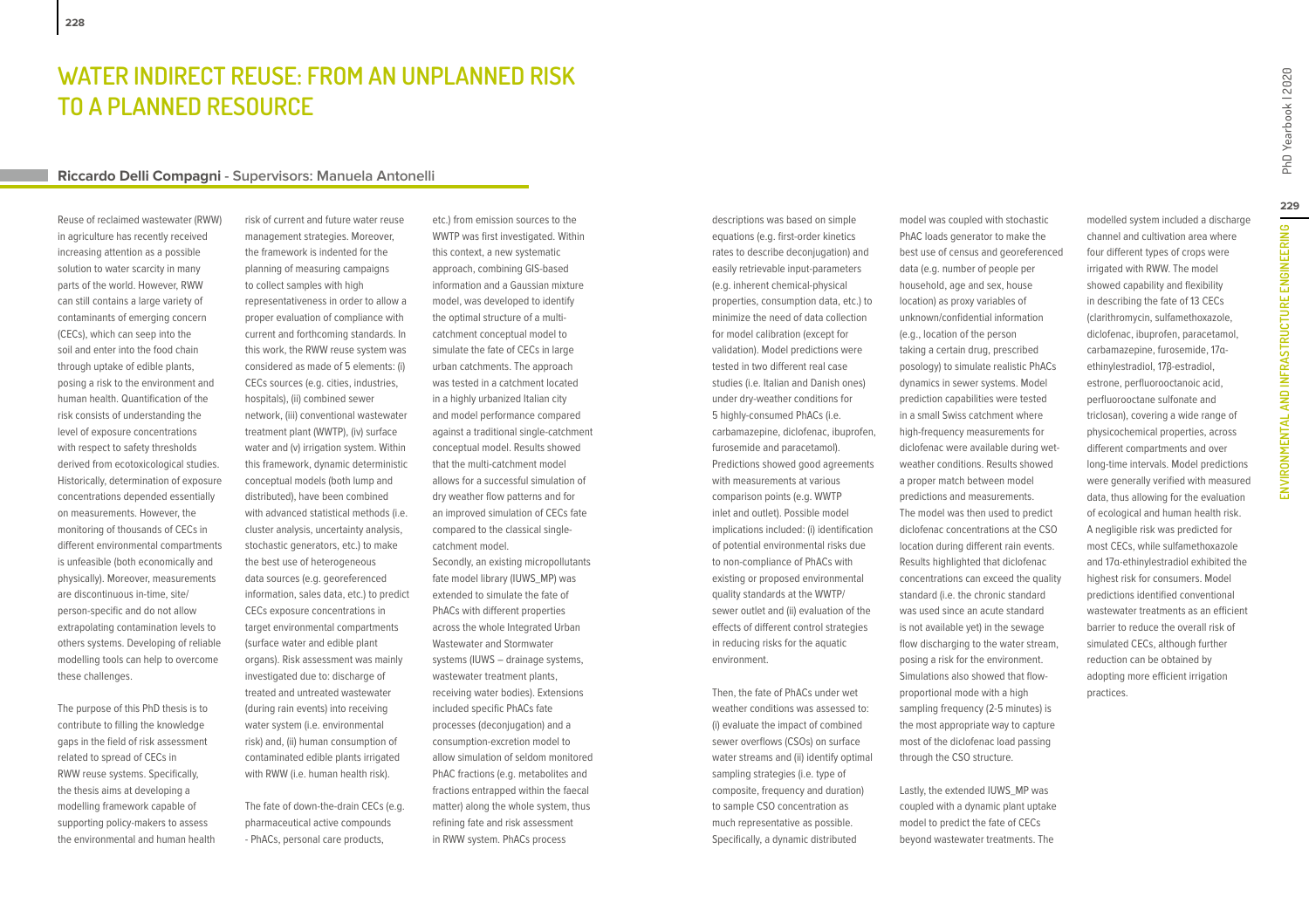# **Flow Management and Energy Harvesting with the GreenValveSystem**

### **Giacomo Ferrarese - Supervisor: Stefano Malavasi**

Control valves are used in civil and industrial plants to control discharge and pressures in pipelines. The process through which valves are able to control the fluid dynamic parameters is flow throttling that consists in the dissipation of a certain amount of energy.

In the last years' new frontiers of water management opened the way to innovative solutions that are able to improve the efficiency of plants both from the energetic and functional points of view. In this context the GreenValveSystem project takes place.

The core topic of the research is the development of the GreenValveSystem (GVS), an innovative control valve, based on a patent by Politecnico di Milano, designed to control the flow whereas recovering part of the energy dissipated in the process. The concept at the basis of the system is the creation of a control valve with additional functionalities that opens the way to innovative plant management strategies and improves plant efficiency. Part of the energy harvested is used to feed the instrumentations required for valve positioning according to defined, but remotely tunable, logics and to monitor and record data about the main parameters of the flow and of the system functioning. The data collected is then sent by an integrated communication system to a database

for query. A scheme of the system can be seen in Figure 1 where the different styles of arrows indicate the different kinds of flows between the components.

A first section of the study regarded the evaluation of the energy dissipated in the throttling processes using the data of some examples from civil and industrial environments. For example, the data from a refinery and that of some district heating plants are considered for the calculation showing the total amount of energy dissipated. The standard energy recovery solutions, like PAT and micro turbines like cross-flow, are introduced and a threshold for their application is discussed in the end of the first section. Data both from bibliography and real plants are used to discuss the theme. Particular attention is given to the energy

dissipated in civil environment and in particular through the pressure reducing valves used in aqueducts. These devices are particularly interesting for the application of the device under study for many reasons. The first is that often that kind of valves are installed in locations where the connection to the electric grid is not simple, making the availability of energy on site very advantageous. The second one is that the nodes in which a control valve is installed need usually to be monitored. Features that are specific of the device under study.

During PhD years the valve has been designed starting from starting from a patent of Politecnico di Milano and from a first prototype produced in the laboratory of hydraulic of the Politecnico di Milano (LIF), then developed, with the support of a valve manufacturer, to a prototype



that has the requirements for the installation on real plant. Multiple kind of tests have been performed in the laboratory to verify the effectiveness of several aspects of the prototype that are the energy recovery, both mechanical and electrical performances, the quality of pressure control, the effectiveness of the control logic, the hydraulic characteristics such as cavitation aspects and flow capacity. The results of the tests are used to optimize some components of the valve. Particular attention is given to the quality of pressure control guaranteed by the system. After the phase of design and test four prototypes have been produced by a valve manufacturer and three have been installed in field. The installations were put in place in three different networks with different regulation requirements. The system worked in the field as stand-alone

device, able to be remotely controlled and to supply monitoring data at the frequency of 1Hz. Through a direct comparison between pressure data of the pipeline before and after the installation was possible to verify that, in the cases studied, the GVS is able to increase the accuracy of the pressure regulation with respect to the installed PRV. In Figure 2 the regulated pressure of one of the field cases, is compared before and after the installation of the prototype.

The data collected has been stored on a database and an application to control in real time the state of the valve and the historical of the data is available at www.gvsmonitor.com. Using the data collected detailed information on the functioning of the valve in a real environment are available and have been used to verify the good performance of the system.



**Fig. 1 - Functioning scheme of the prototype Fig. 2 - Pressure regulation quality before and after the installation on plant.**

The functionalities added to the control process include the possibility to have local available energy, the possibility to remotely control the device, the possibility to change the working conditions or even to close the valve, the availability of a monitoring system able to collect the data of pressures and flow rate with a frequency of 1Hz without connection to the electric grid. All these new features enable new applications and new management methods for water

distribution network.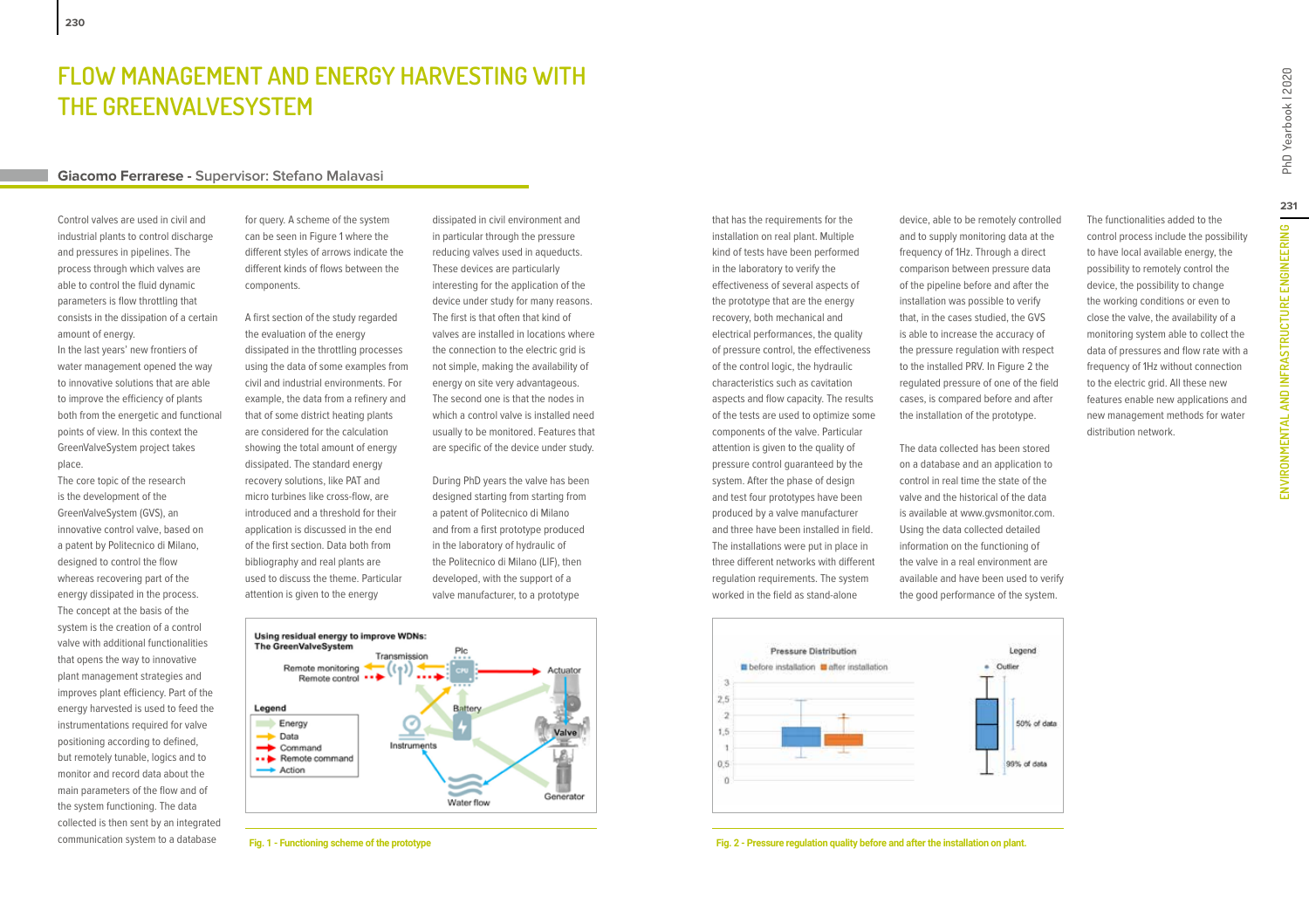### **Candan Eylül Kilsedar - Supervisor: Prof. Maria Antonia Brovelli**

Big data have become a significant area of study for both researchers and practitioners, as they have a great potential to benefit humanity in various domains, including climate change, disease surveillance, disaster response, and monitoring infrastructure. Assuming 80% of data possess a geographic reference, handling big geospatial data is a challenge worth undertaking in terms of storing, managing, processing, analyzing, and visualizing them. Improving the quality of the methods for handling big geospatial data improves the quality of the applications that employ such data and as a result, the decisions made using the applications. This research aims to develop innovative Geographic Information System (GIS) tools that employ various big geospatial datasets, built on the existing tools for handling big geospatial data, to understand several urban dynamics better and as a result, to manage natural resources in urban areas and urban infrastructures more effectively.

**232**

The GIS tools developed enable geospatial data visualization, query, and processing via a geoportal that is available on the Web. Integration of heterogeneous datasets, both in terms of context and format and technologies in the same geoportal poses technical challenges that were tackled to produce the geoportal.

Furthermore, the multidimensional vector and raster geospatial data (x/y/z and x/y/t) were challenging to handle both due to their multidimensional nature and large sizes. Multidimensional big vector and raster geospatial data visualization and processing on the Web is a wellrecognized challenge in the literature.

The geoportal is available on the Web so that access to it is independent of users' operating system. Moreover, open standards to ensure the interoperability of the geoportal were adopted. Furthermore, Free and Open Source Software (FOSS) and open data were used for developing the geoportal, as they diminish the barriers to access and use geospatial software and data. The geoportal is composed of four dynamic and interactive virtual globes that represent four applications. NASA

Web WorldWind and CesiumJS were utilized for creating the virtual globes. Below, a summary of the applications that are designed to respond to the challenges listed above is given.

In the first and second applications, 3D vector data were visualized. In the first application, NASA Web WorldWind and 3D OpenStreetMap (OSM) Plugin Application Programming Interface (API) for NASA Web WorldWind that I developed were used to create triangle meshes for the 3D visualization of buildings to decrease the time spent for rendering and painting using the data of one of the most prominent Volunteered Geographic Information (VGI) projects, OSM. The API enables initiating a geodatabase query using a Graphical User Interface (GUI), geovisualization of the response to the query, and the manipulation of geovisualization



**Fig. 1 - Flood simulation in Milan with a flood risk map and the visualization of CityGML data on a virtual globe created using CesiumJS**

parameters. In the second application, 3D vector data of buildings in CityGML format were utilized. CityGML data were converted to tiled KML/ COLLADA/glTF data using 3DCityDB Importer/Exporter. The tiled data were visualized employing the 3DCityDB-Web-Map-Client that extends CesiumJS. A virtual 3D city model can be used for various application areas, such as noise propagation simulation and mapping, energy-related assessments of buildings, indoor navigation, disaster management, and homeland security. In this work, virtual 3D city models in CityGML format were used for flood simulation (see Figure 1).

In the third and fourth applications, 3D raster data were visualized. Web Map Tile Service (WMTS) was used for big raster data visualization. WMTS achieves visualization of big raster data by tiling and indexing. For adding a time dimension to the raster data, the ImageMosaic data store of GeoServer was used. The tiles were created using GeoWebCache (GWC) integrated into GeoServer. GWC was also used for storing the tiles served through WMTS to decrease the access time to them. For the visualization of the ImageMosaic, which represents spatio-temporal data, animation using the animation and timeline widgets of CesiumJS was employed, as interactive animations can be used for the visual exploration of spatiotemporal data.

The third application employed ground deformation data and the fourth application employed Land Use and Land Cover (LULC) data. The raster data used for ground deformation animation were obtained through summarization of the raw data to avoid information overload in the visualization. In



**Fig. 2 - Processing of the drawn area of GlobeLand30 that calculates the amount of change of permanent snow and ice cover from 2000 to 2010**

the fourth application, additionally, multidimensional raster data can be processed using the Web Coverage Processing Service (WCPS) implementation of rasdaman by making a query using the GUI (see Figure 2). rasdaman uses parallel computing and tiling and indexing to accelerate data processing. Additionally, VGI was placed on the raster imagery, which brings together informal data with formal maps. Finally, mean deformation velocity maps and VGI can be queried. The response to the queries is visualized as a text or plot.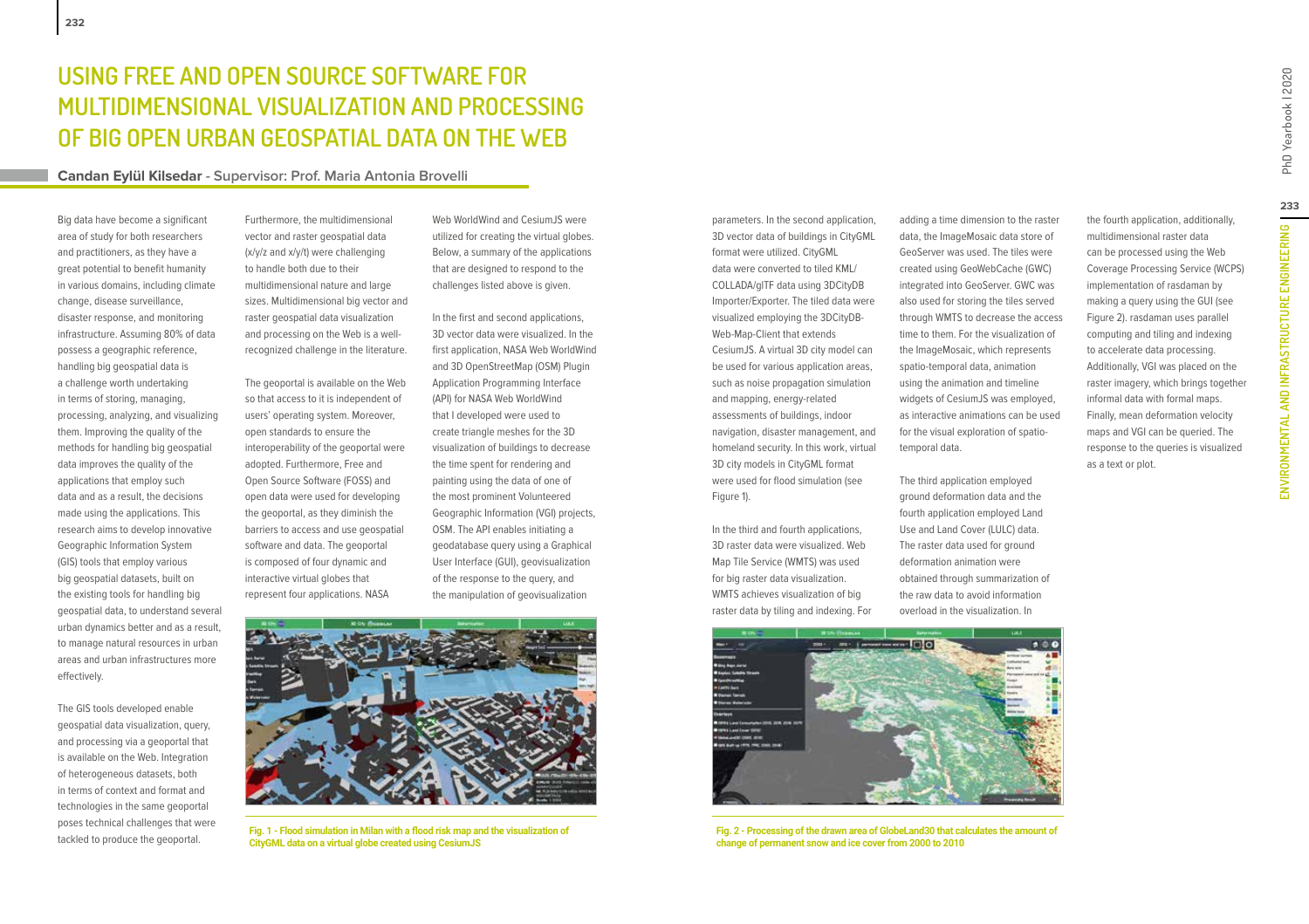## **SUSTAINABILITY ASSESSMENT OF ELECTRIC MOBILITY**

### **Benedetta Marmiroli - Supervisors: Prof. Dotelli, Prof. Messagie**

Transportation is the backbone of capitalistic society, and transport of goods and people absolves to several functions. Our wellness depends on goods and people movements, and in particular on private transport. The demand for transport is directly related to the households' income: the higher the income, the higher the vehicle kilometre travelled. And vice versa. There has been a close statistical correlation between the growth of Gross Domestic Product and growth in transport, both passenger and freight. Growth in per-capita income levels has had a positive effect on the ownership and use of private vehicles, tending to increase reliance on private vehicles to meet mobility demand, particularly in emerging economies. If present transport policies do not undergo significant changes,  $\mathtt{CO}_2$  emission from transport will increase around 2/3 between 2015 and 2050. Electric mobility has the ability to detach transportation and fuel consumption if policies in matter of transportation and electricity generation are taken, thus solving the main problem of the transportation sectors. Policy makers must take decisive action now to put transport on a sustainable path. The transition to a sustainable transport sector requires a framework able to quantify and define metrics in order to achieve this sustainability. In order to do so, a combination of Life Cycle Assessment tool and

Energy System Analysis has been built to define a framework to assess transition to electric mobility. Life Cycle Assessment has proved to be the right tool to have a comprehensive picture of environmental problem. The system boundary of the electric mobility has been detailed in order to include all the aspects of the transport sector in the analysis: the vehicle production and use, the infrastructure and the energy carrier used to propel the vehicle (1).

The thesis is structured following the three axes of mobility presented in Figure 1. In chapter 1, the Life Cycle

Assessment of three identical vehicles equipped with different powertrains is analysed. The analysis presented in this chapter stemmed from the limits of the comparisons between electric vehicles and traditional mobility found in the literature: differences in system boundaries, vehicles properties and functions, make the comparison unfair and not clear. Thanks to the collaboration with an Italian car manufacturer, it was possible to address the gap found in the literature studying the production system of a light commercial vehicle with three different powertrains



**Fig. 1 - System boundary of the electric mobility**

(Compressed Natural Gas, Electric engine, Diesel). The vehicles are produced in the same plant and the differences between them are due only to the different powertrain and related components. The peculiarity of this system allowed to even out comparison inequalities that usually originates in LCA studies comparing traditional and electric vehicles. The results of this analysis show a higher impact in the production phase of the electric version of the LCV, with a relevant contribution from the battery. However, the analysis indicates that the lower impact in the use phase compensate for the higher impact of

the production. In chapter 3 the hurdles of the infrastructure required for the shift to a widespread adoption of electric mobility are addressed. In particular, the effects of the introduction of a cutting-edge technology like the on-road dynamic charging are analysed. The on-road dynamic charging technology could be seen as a possible solution to push the widespread adoption of the electric vehicles. Due to the greater complexity of this system the analysis cannot be limited at the vehicle itself, but it requires an evaluation of the entire system and the definition of scenarios in which this technology could be profitable. The first part of the work was the definition of scenarios for the implementation of this technology. The second part was the drafting of guidelines for the application of the LCA methodology to such a complex system. Based on the definition of scenarios set in the first deliverable and on the data collected by the partner of the project, the impact related to construction and implementation of the infrastructure for the Dynamic charging adoption

has been assessed. In chapter 4 the role played by electricity generation in Life cycle

assessment of electric mobility is addressed, through an extensive literature search, and a meta-analysis of the data available is performed in order to get meaningful insights from pervious researches. The analysis shows that Life Cycle Assessments on electric mobility are providing a plethora of diverging results. 44 articles published from 2008 to 2018 have been investigated in order to find the extent and the reason behind this deviation. The first hurdle can be found in the goal definition, followed by the modelling choice, as both are generally incomplete and inconsistent. These gaps influence the choices made in the Life Cycle Inventory (LCI) stage, particularly regarding the selection of the electricity mix. A statistical regression is made with results available in the literature. It emerges that, despite the wideranging scopes and the numerous variables in the assessments, the electricity mix's carbon intensity can explain 70% of the variability of the results. This encourages a shared framework to drive practitioners in the execution of the assessment and policy makers in the interpretation of the results. When it comes to evaluating the effect of a transition to electric mobility drawing the attention to the vehicle level can be misleading. In order to have a deep understanding of the

phenomenon stopping at a vehicle level it is not enough to evaluate electric mobility. As mentioned in chapter 3, the dimension of the analysis should be at fleet level/ scenario level, when the aim is to inform the decision makers on the effect of shifting to electric mobility.

transport-power generation has to be included in the analysis. In order to do so, explorative scenarios, evaluated with the use of ESA tools has been identified as the correct solution. In chapter 5, as a proof of concept, the Italian energy and transportation systems at 2030 has been analysed under different EV and Renewable Energy sources penetration scenarios, using the ESA tool EnergyPLAN. The results obtained showed environmental benefit of shifting to electric mobility - compared with the business as usual - that a classical LCA structure at vehicle scale would have not detected. In particular, the role played by the introduction of a massive amount of EVs in the power system allows to reduce GHG emissions not only because of the use of more efficient motors but also because of the synergies of electricity demand from EVs and intermittent sources.

In this case the entangled system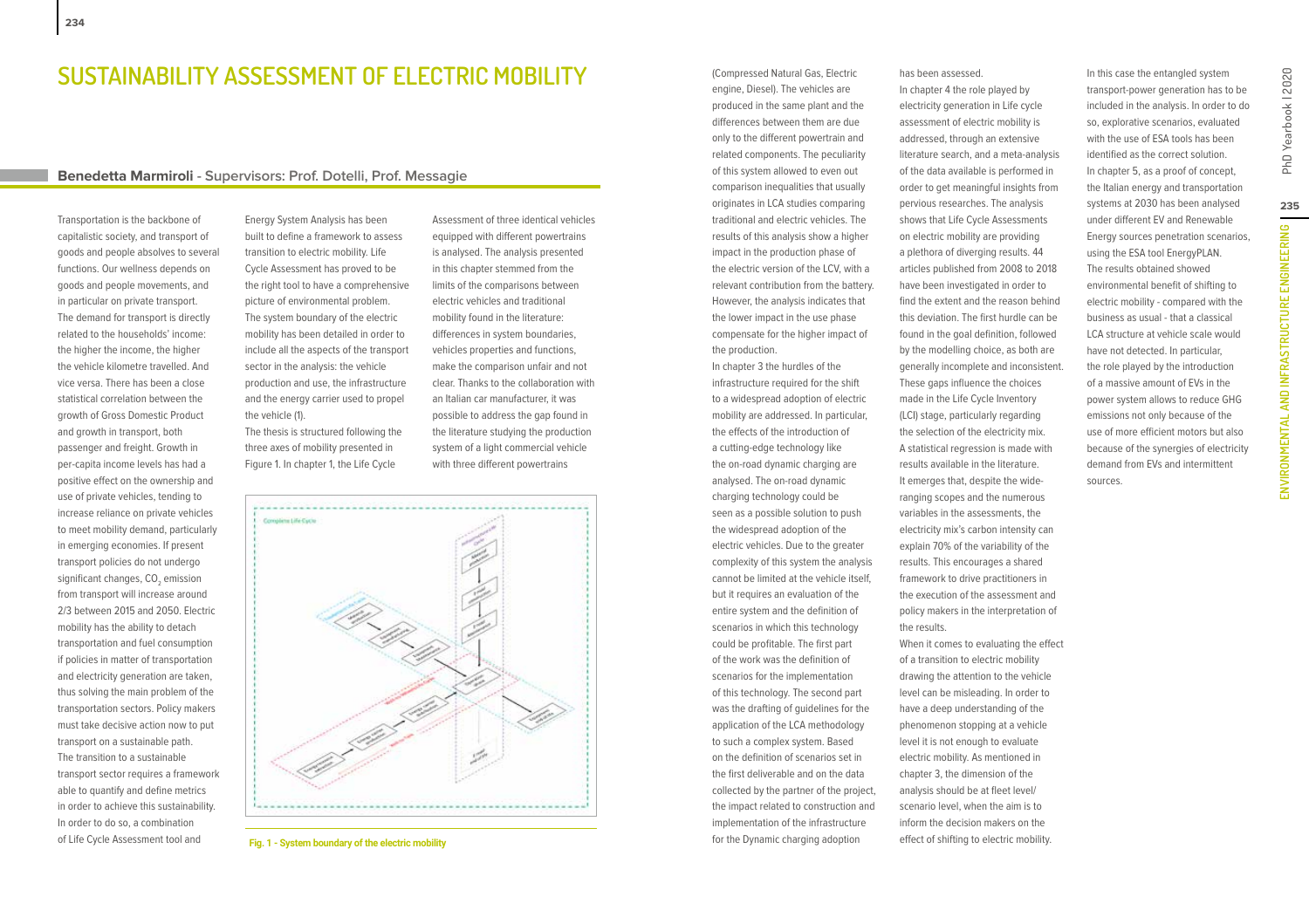### **Andrea Filippo Mastorgio - Supervisor: Prof. Elena Sezenna**

Chromium is one of the most frequently used metal contaminants. Its hexavalent form Cr(VI), which is exploited in many industrial activities, is a known human carcinogen and, being water-soluble in the full pH range, represents a major threat to groundwater resources. Many polluted sites show extensive Cr(VI) plumes in groundwater.

The traditional approach to Cr(VI) remediation by contaminated soil excavation and off-site disposal and groundwater remediation through the "Pump and Treat" method is still the selected option at most sites, even new in situ technologies have been developed in recent decades up to full scale and nowadays accounts for many field applications. These technologies include chemicalphysical removal processes through electrokinetic and soil flushing, chemical reduction with iron or sulfur-based reagents, or bioinduced reduction with registered brand reagents. Due to the complex behavior of chromium in the environment and to its interaction with numerous chemical species in the subsurface, careful evaluations of sitespecific conditions and maybe specific tests are required for selecting the best approach to site remediation. In the first part of this thesis, a thorough review of existing literature on the environmental behavior of chromium and available technologies made it possible to identify significant

scenarios of Cr(VI) contamination and feasible approaches to Cr(VI) remediation in the different contexts, leading to the definition of selection criteria for preliminary assessment of potential exclusion of some technologies. The main factors that influence to the choice include: i) pH (5-7; 7-9), ii) Cr(VI) concentration (below/above 100 mg/kg unsaturated soil or 10 mg/l in groundwater), iii) iron availability in the soil (above/below 1  $q_e$ /kg) and iv) soil heterogeneity (variation in hydraulic conductivity or intrinsic permeability within or more than 2 orders of magnitude). The experimental part of the work aimed to investigate in situ bioremediation, and the remedial option with the greatest potential for combining efficiency and sustainability, both in terms of costs and environmental impacts. Microorganisms, thanks to their adaptability and metabolic versatility, are capable of not relying solely on various toxic compounds for carbon or energy sources, but also of adopting different detoxification strategies in order to adapt and survive in contaminated environments. Biological activity in the subsurface can be stimulated to ensure, proper environmental conditions (e.g. neutral pH, electron acceptors availability, …), by means of external supplies of substrates, nutrients and electron acceptors. Experimental activities investigated:

 Bio-induced reduction, relying on the injection of rapidly biodegradable organic substrates to promote reducing conditions into the aquifer, viable for Cr(VI) reduction. Bioelectrochemical systems (BESs), taking advantage of the ability of several microrganisms to make use of solid electrodes as electron acceptors or donors to carry out their own metabolic reactions.

Bio-induced reduction technology has already been used in full-scale remedial works, traditionally done using expensive trademark registered products. As alternative organic substrates, two different cheap food industry by-products (ultrafiltration permeate of cheese whey and waste from brewing processes) have been investigated in terms of removal of Cr(VI) from groundwater and of the kinetics of the process in labscale batch tests. Batch microcosms using 5 and 10 mg/L Cr(VI) initial concentration, two different soils, and 25% or 50% solid/liquid ratios were set up. Important removal of dissolved Cr(VI) was observed at the end of the total incubation time (approximately 40 days). Key factors to Cr(VI) removal in induced bioremediation are the initial concentration of Cr(VI) and the availability of Fe(II) for Cr(III) co-precipitation. Precipitation of the reduced chemical form is not instantaneous; stable redox potentials below -200 mV vs SHE were required

to observe Cr(VI) reduction. Higher Cr(VI) abatements were observed in the soil with a higher total heterotrophic bacteria concentration (10<sup>4</sup> vs 10 CFU/g<sub>d.w.</sub>). The use of inexpensive by-products can be considered as a possible alternative to registered products for Cr(VI) bio-induced reduction, with interesting prospects in terms of limiting costs and environmental impacts. A peculiar limitation with by-products is the difficult definition of the appropriate dose to be used to suit to site-specific conditions. Doses that are too high can cause negative secondary effects in the aquifer and the accumulation of residues and metabolites, conversely, an insufficient supply produces a stall in Cr(VI) reduction. Furthermore, with bio-induced reduction, chromium precipitates throughout the contaminated area with no concrete chance of recovering the metal, which possibly undergoes partial re-oxidation with time. BESs is an innovative technology, with only some positive laboratory experiences in soil/sediment treatment reported so far. Most of the available data refers to exposure to electrostatic fields or electrical fields generated by direct current, already exploited in electrokinetic processes. Most of the experiences available in literature on Cr(VI) treatment with BES have been focused on wastewater treatment combined

with energy recovery in Microbial Fuel Cells (MFC). Such systems use Cr(VI) at the cathode as an effective electron acceptor of the electrons resulting from the oxidation of organic substances at the anode. The high chemical reduction potential of Cr(VI), especially at acidic pH, is responsible for energy production. In the case of groundwater, an external power supply is required due to a low concentration of oxidable organic matter and a pH typically around neutral value. The research activity focused on the design and development of lab-scale BESs to carry out Cr(VI) reduction tests. Labscale batch and continuous tests in microbial 3-electrode cells (M3Cs) were used to investigate Cr(VI) removal in polluted water at 1-2 mg/l Cr(VI). To run these systems an potentiostat was used that had been built in-house, to set the biocathode potential in the range -300 mV and +700 mV vs Standard Hydrogen Electrode (SHE). Abiotic and opencircuit controls were also set up, to discriminate i) purely electrochemical from biological reduction, and ii) compare bioelectrochemical to just biological reduction. BESs, with properly set electrode potential, showed higher Cr(VI) removal efficiencies in comparison to purely electrochemical or biological processes. The fastest decrease in Cr(VI) concentration was observed in a test with a biocathode poised

at -300 mV vs. SHE, that, after only six days' operation, showed a 7% residual chromium concentration. Microbial analysis, performed by 16S rRNA gene sequencing, made it possible to evaluate the selection in the systems of bacterial communities containing electro-active and/or Cr(VI) reducing/resistant bacteria. Known electro-active bacteria (EAB) were able to adapt; autotrophs like Alcaligenaceae appear to be favored. Bradyrhizobiaceae, Trueperaceae and Flavobacteriaceae were selectively enriched on the polarized cathode biofilm; the microbial consortium makes a contribution to high removal of chromium to the biocathode.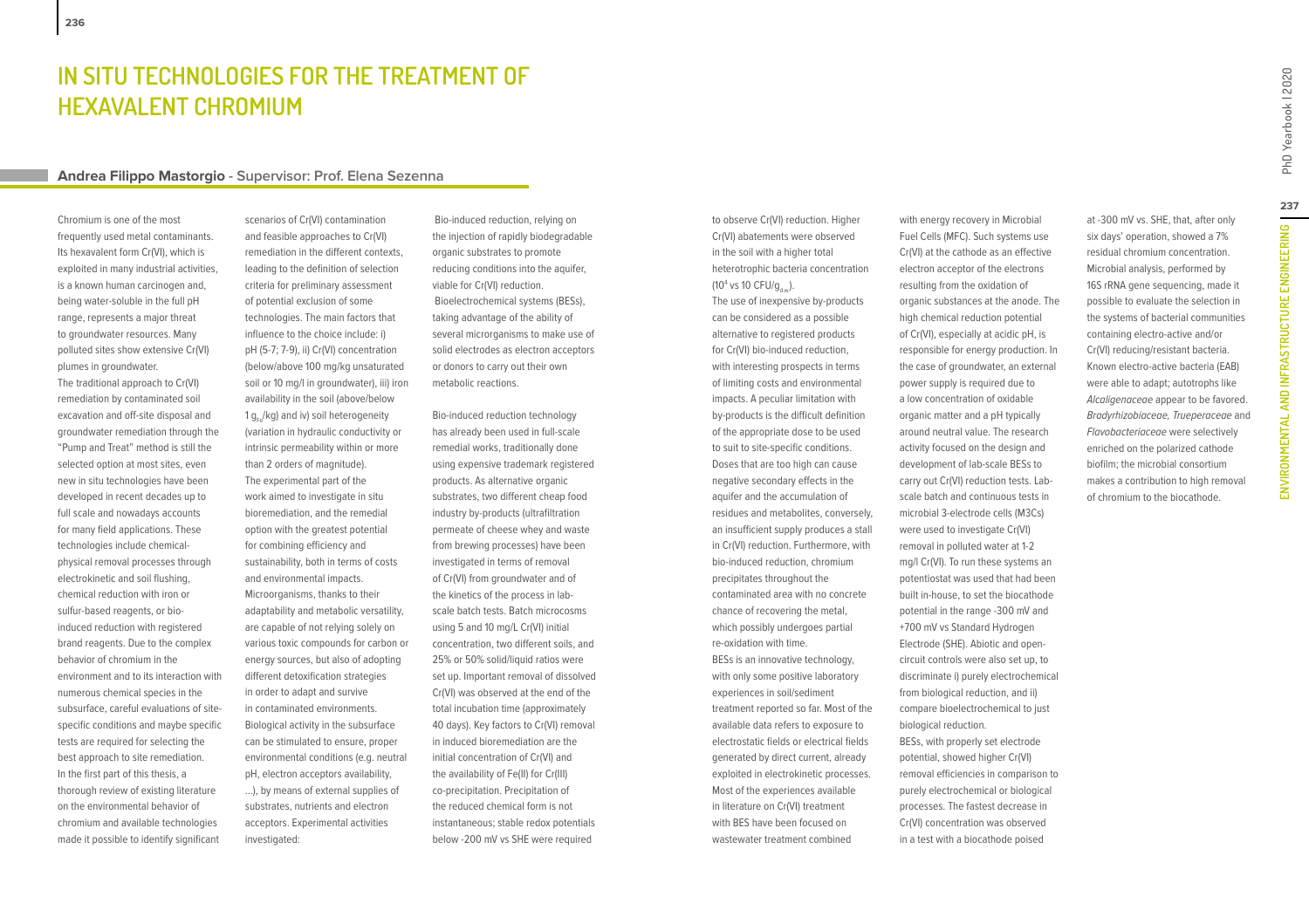# **Climate, Water, Energy Nexus: Potential Impacts on Hydrology and Hydropower Production**

### **Epari Ritesh Patro – Tutor & Supervisor: Prof. Carlo De Michele**

In the present economic and technological conditions, hydropower has been the dominant source of renewable electricity generation component of the worldwide energymix. As one of the key sources of grid stability, flexibility and primary storage technology, hydropower needs to evolve and adapt to the challenges and opportunities dictated by the changing conditions. Evidently considering the greater reliance of hydropower on the hydrological cycle, effects of climate change dynamics cannot be neglected. Hydropower has three major uncertainties to address a) uncertainty in future hydropower generation due to climate change, b) influence on the future electricity mix due to variability in hydropower and vice-versa, and c) uncertainty of hydropower's future revenue. Even though existing research have quantified these issues but there has been little research to examine them in a holistic manner.

Future perspectives of hydropower in a changing climate have been the subject of a fairly extensive body of literature, but most research has addressed either water supply or energy demand. Also, most research has focused on storage hydropower, a rather robust technology to climate variability due to the possibility of adapting storage management to variable streamflow patterns. Future perspectives of run-of-the-river (ROR) hydropower plants, which

represent an important component of the energy market that have no regulation capacity, have been much less investigated. Sedimentation is a major problem for dam and reservoir management worldwide due to the associated economic and environmental consequences. The interest of this research is also to understand varying impacts due changing scenarios on hydropower operating in different mode, one being storage type and other being run-of-the-river mode but situated in the same area. If the economic viability of hydropower projects is of concern, climate change may or may not be important. But in long term fluctuation in electricity prices must be accounted since it can have wider

impact. Nevertheless, it should be remembered that, below a definite profitability level, hydropower is not sustainable and may jeopardize the energy supply security. An inventive modelling approach was used to address the interest of this research by combining engineering (hydrology, hydraulics and sedimentation) and economics (revenue maximization and electricity prices evolution) to understand from interconnecting perspectives, as shown in graphical abstract (Fig.1). Basically, it simulates multiple hydrological scenarios, based on simulated multiple future electricity price and its seasonality for covering the sustainable functionality of hydropower. This PhD research



**Fig. 1 - Graphical abstract of the research on hydropower future.**

applied the aforementioned methodology for case studies in Italy, Switzerland and as well as at a nation-wide scale of Italian hydropower evaluating until the end of this century. Findings have identified that run-of-theriver hydropower in Italy faces a median decrease of -3% across all basins and all scenarios. Results show that in catchments where the proportion of glacier area over the total area of the catchment ratio is currently greater than 10%, run-ofthe-river hydropower is particularly exposed to medium-term impacts of climate change (through 2065). Hydropower operators will need to adapt to changing climate scenarios to preserve optimum productivity. Electricity price seasonality (and

Price Scenarios **HYDROLOGICAL** OUTPUT \* Observed temperature,<br>precipitation, discharge<br>and electricity prices Maximization of MODEL Annual discharge incomes<br>through optimal · Simulation of · Different discharge<br>contributions turbine<br>scheduling Average daily \* Power plant parameter<br>\* Catchment parameters streamflow · Sediment yield MANAGEMENT · Reservoir volume: MODEL **INPUT** Climate<br>Scenario

**Fig. 2 - Flowchart of modelling framework adopted for hydropower modelling and future scenario generation.**

by extension the energy market as a whole) has thus the potential to significantly change conclusions drawn from water-supply simulations i.e. viability and profitability are deeply interconnected. It also emerged from the study that areas with higher erosion variances (positive and negative) are probable to amplify in the future, and their patterns will be restrained by future climate and land use. The increased knowledge about future hydrological conditions, improved hydrological simulations and good assessment of modelling uncertainty can assist in focusing on the management of water resources in an altered climate scenario. This will enhance confidence in formulating the adaptation measures. This research supplements to

the streamflow variable, but including also electricity prices and sediment; 2) update of dam operations in order to accommodate modified behaviour of climate forcing's and hydrologic variables, and modified needs; 3) illustrate some demonstrative case studies considering post-construction assessment of dam-reservoir systems; and 4) hydropower adaptability to volatility in fossil fuel prices and nonhydro renewable deployment.

literature pursuing to provide understandings for existing hydropower by integrating updated knowledge on hydrologic, hydraulics, and sedimentation processes to address the water management of impounded river basins through a holistic paradigm (Fig. 2). In particular, this thesis aims to assess the representation of hydropower in a more comprehensive manner than it has carried out before within the management model, addressing the following issues: 1) re-think of design scenarios of dams taking into account modified climate conditions, and considering not only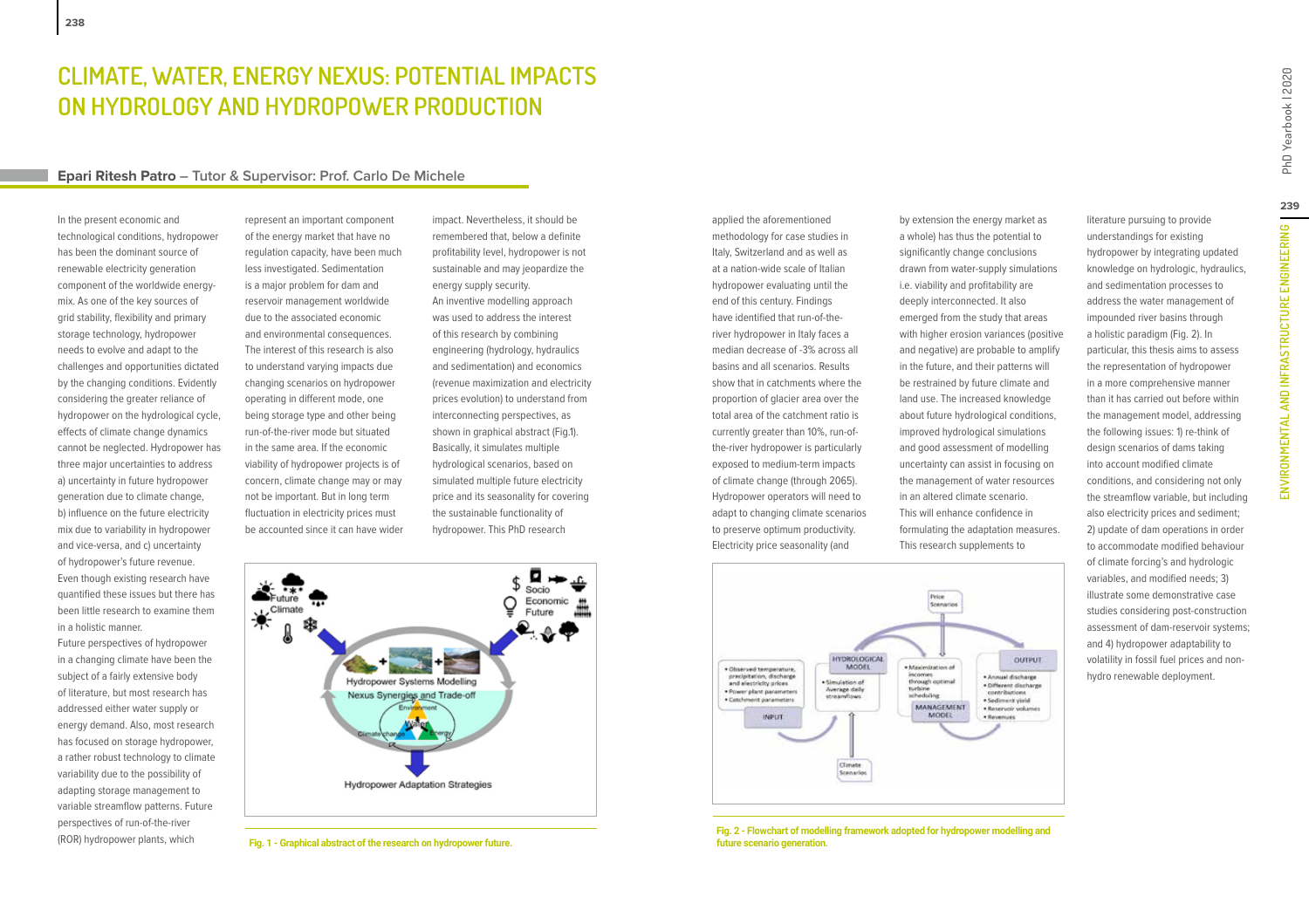# **UAV SURV EYS FOR CROP MONITORING AND MANAG E M ENT IN P R ECISION AGRICULTUR E**

### **Giulia Ronchetti - Supervisor: Giovanna Sona**

Precision Agriculture (PA) can be generally defined as "doing the right practice at the right location and time at the right intensity". This requires a detailed description of the variability at field scale of soil and crop properties, in order to manage water and nutrients with variable rates, according to the actual irrigation and nutrient requirements. Fields are not treated homogeneously but are divided in management zones and the right treatments are provided separately within each zone. Benefits of PA are twofold: on one hand, saving the environment, by reducing the environmental impacts of agricultural practices and limiting the waste of natural resources, on the other hand, increasing farmers' incoming, by decreasing their inputs without affecting or even improving the quality of crop yield. Fundamental in PA is the knowledge of the in-field spatial variability of soil and crop properties. Since the last four decades, Remote Sensing (RS) techniques have been widely adopted to collect spatial information on crops and soils. In particular, the introduction of Unmanned Aerial Vehicles (UAVs) as RS platforms has represented a revolution in collecting data in agricultural applications, dedicated to identifying within-field variations in agriculture and filling the gap between RS and terrestrial techniques. Using UAVs is a good

compromise between the large

coverage obtainable with remote platforms (mainly satellite and aircraft) and the accuracy of the terrestrial data. UAVs have introduced a new point of view for agricultural surveys, by allowing to acquire information closely from above, giving rise to several applications. Despite all the efforts, a standardized workflow to perform successful UAV-based surveys for PA is still missing. Some practical and technical expertise are required to exploit the acquired data, thus preventing a wider use of UAV among farmers. The main challenges still refer to both data collection and data processing. This dissertation arises from these problems and tries to find solutions to some relevant issues still open, in order to encourage the spread of UAV surveys for PA applications. This thesis aims at proposing guidelines and defining best practices for performing effective UAV surveys in agriculture. Therefore, some critical aspects of UAV-based surveys are addressed in it, from sensors analysis to data exploitation, by means of four different case studies. In the first case, analysis of radiometric performances of a popular multispectral sensor is addressed, by comparing results that can be obtained following different elaboration strategies. The second case study focuses on the best practices of data acquisition and processing in order to obtain accurate products with a mass-market

UAV equipped with a fisheye camera on a vineyard. Methodologies for detecting crop rows on UAV imagery are presented in the third study and then one of these methods has been used in the fourth case study, to produce site-specific management zones maps in a vineyard. The latter is a clear example of the potential of UAV surveys in PA, by combining UAV-based and ground-based measurements. The illustrated case studies derive from real practical needs that occurred during the PhD period. Starting from these, it was possible to find solutions to the problems encountered and recommend guidelines for conducting UAV surveys in the agricultural sector. A careful planning of the survey is relevant in any applications, together with proper choices during image processing. When working with multispectral sensors, radiometric calibration of data is required, anyhow it is recommended to assess accuracy of the calibration before using results, because significant radiometric distortions may be left. Radiometric errors are more evident on the edges of the acquired blocks. To reduce this effect, it is advisable to plan the survey of a wider area that includes the area under investigation. Semiautomatic processing methods must be used with awareness, knowing their limitations and weaknesses. To facilitate the spread of UAV surveys in agriculture, it is worth knowing that mass market very-light UAV can also be used, even if equipped with fisheye cameras. Recent advancements in processing techniques compensate geometric distortions on images, leading to obtain high quality products. To optimize costs and times of the surveys, double grid flight configurations should be preferred to single direction flights, and placing any Ground Control Points (GCPs) inside the field would not affect quality of final results, as long as the minimum number of necessary points is reached and that they are well distributed all around the surveyed area.

Precision Agriculture applications require to derive specific information on crop canopy. Vegetation parameters can be easily extracted from products generated by means of UAV imagery processing, whether they are Digital Surface Model (DSM), natural colors orthophotos or Vegetation Indices maps. Different methods have been developed aiming at detecting vegetation canopy and differentiating from soil background. The performances of the methods are generally good but vary greatly according to the characteristics of the input data, the level of automation of the algorithm and the peculiarities of the analyzed crops. Compared to orchards and horticultural crops, the extraction of rows in vineyards presents the greatest challenges, due

to the concurrent presence of bare soil, weeds and shadows in the interrows distance.

For responsible management of agronomic resources, the delineation of site-specific management zones can be improved by integrating soil electrical conductivity information derived from ground-based sensors with elevation, slope and crop vigor maps retrieved from UAV surveys. To design and manage irrigation systems, it is required to collect information related to soil properties and topography, stable over the time, and time-dependent factors related to the crop development along the growing season, obtainable by means of very-high resolution UAV multispectral and thermal imagery.